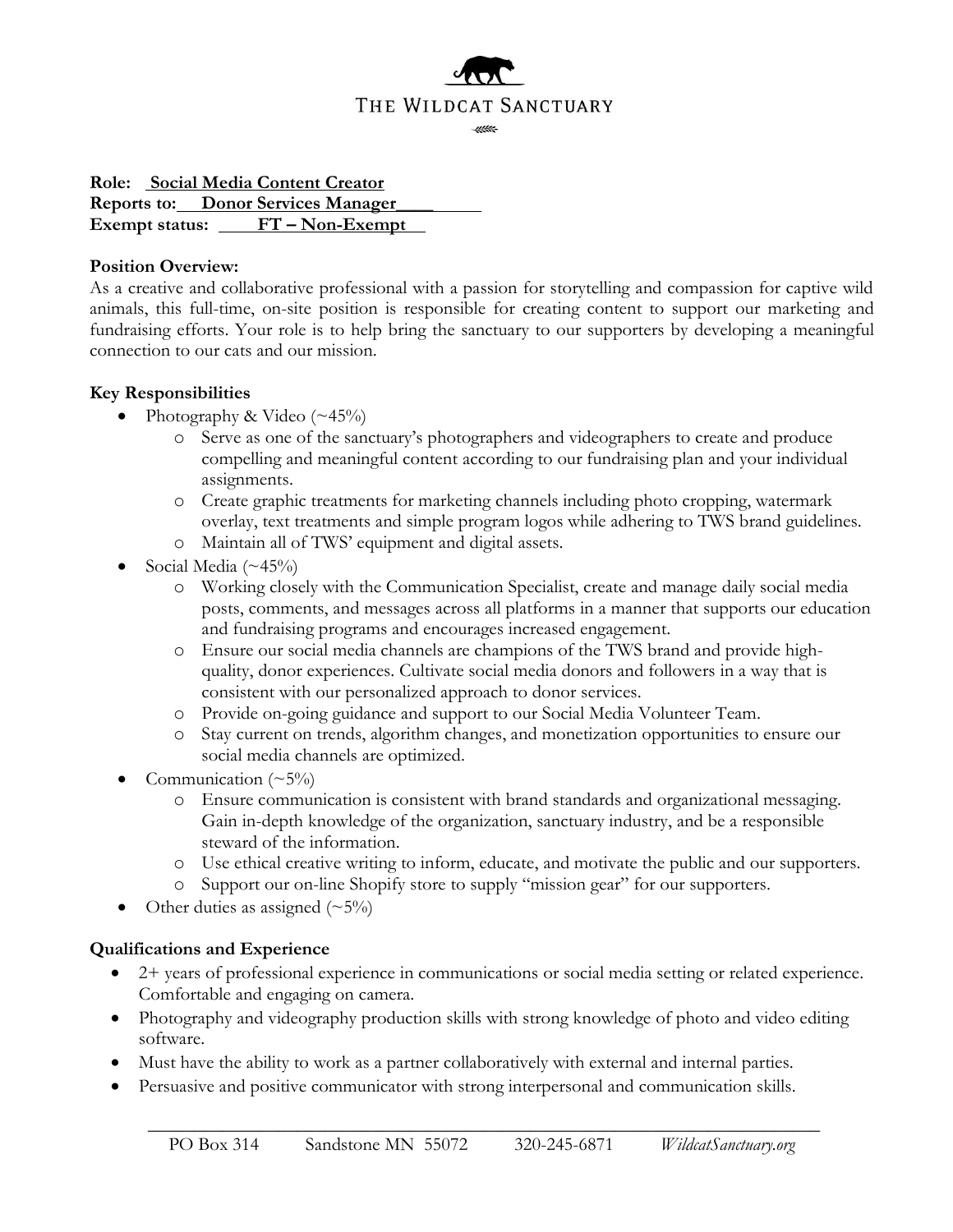# THE WILDCAT SANCTUARY -

- Strong customer service skills.
- Proficient in MS Office products, Apple and Android products, Adobe Creative Suite, Video Editing Software, Google tools, Drop Box, email, etc., as well as office equipment like copy machines and scanners.

## **Additional Expectations and Culture Fit**

- Typical schedule is Monday-Friday with flexibility required for events, fundraising campaigns, volunteers, or other special opportunities (i.e., sunset/sunrise photo shoots)
- Adhere to Sanctuary policies, procedures, and protocols.
- Foster an open and inclusive work environment by modeling TWS behaviors and values, consistent with the vision, mission and strategic anchors of the organization.
- Willingness to do what is needed in the moment to benefit the animals and organization. (Regardless if it falls under job description.)
- Must be results oriented, self-reflective and take responsibility for actions.
- Friendly and outgoing personality with a willingness to guide, teach and learn from others, including interns and volunteers.
- Understanding this is a non-traditional, full-time position that requires a flexible, non-traditional schedule and commitment.
- Ability and desire to work in a fast-paced, ever-changing environment and embrace flexibility.
- Must be able to handle the physical and emotional aspect of work in a sanctuary and have high level of resiliency.
- Equipped to work outdoors in all northern Minnesota seasons (frigid winters & humid summers)
- Critical thinker who can offer recommendations and creative solutions.
- Attention to detail as it pertains to animal wellness and safety.
- Reliable transportation to our rural location in all four seasons is required.
- Willingness to accommodate TWS dogs and domestic cats in the workplace.
- The Wildcat Sanctuary is following all CDC guidelines. CDC states that receiving the COVID-19 vaccine is the best defense against the spread of, and severe illness due to, COVID-19. The Wildcat Sanctuary requires all animal care staff to be vaccinated. Exemptions made for medical or religious purposes.

### **Compensation and Benefits:**

- Compensation: \$36,000-42,000 depending on qualifications
- $\bullet$  401(k)
- Health Insurance
- Vacation/Sick Time

### **How to Apply**

• Please email your resume, cover letter and portfolio to  $\frac{outreach(@wildcatsanctuary.org)}{comcatsanctuary.org}$